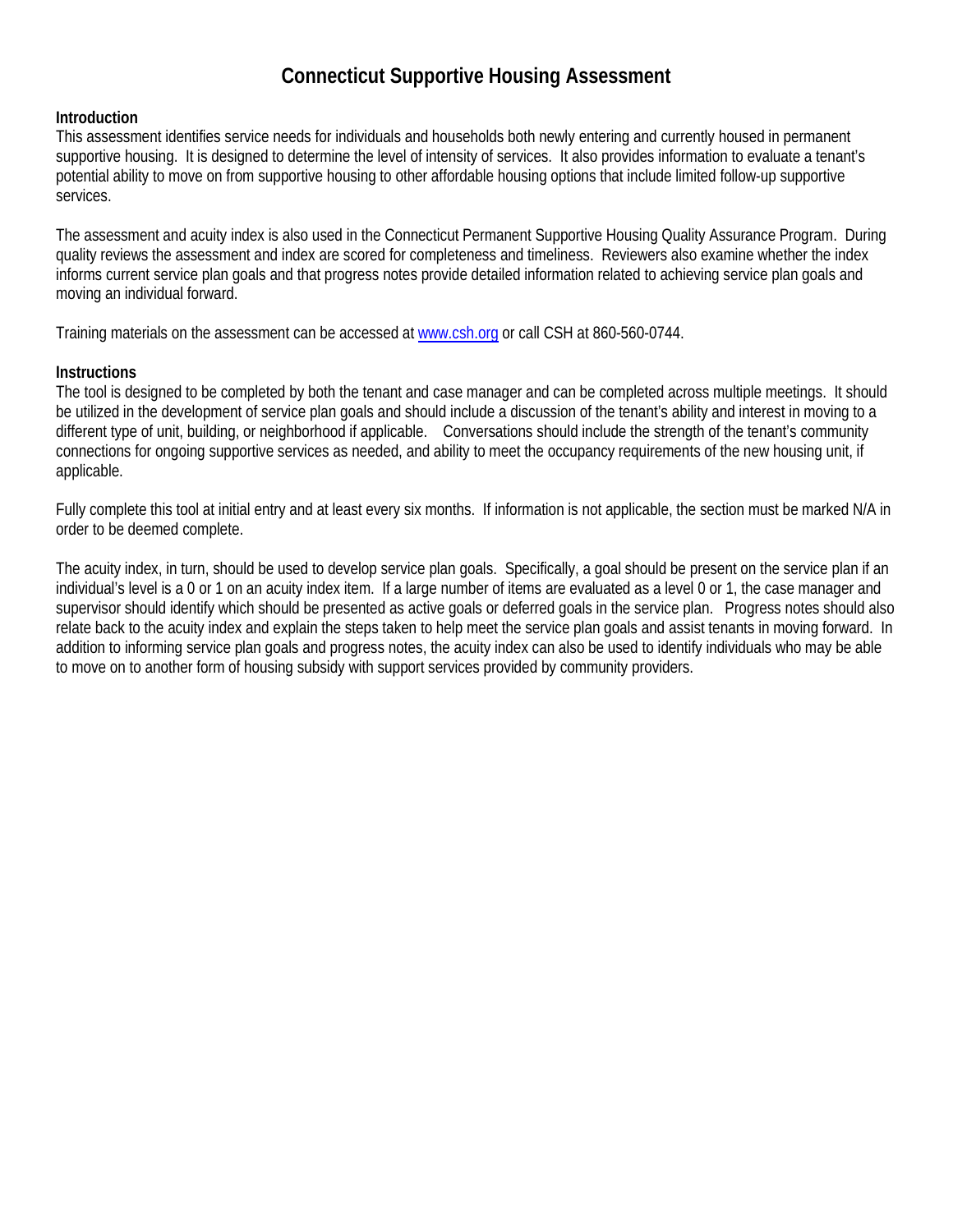|                                                                                                               |                                                                                 | □ Initial □ Reassessment   Date of Last Assessment: _______ Date Initiated: ______ Date Completed: _______              |                                       |  |
|---------------------------------------------------------------------------------------------------------------|---------------------------------------------------------------------------------|-------------------------------------------------------------------------------------------------------------------------|---------------------------------------|--|
| <b>Tenant Information</b>                                                                                     |                                                                                 |                                                                                                                         |                                       |  |
|                                                                                                               |                                                                                 |                                                                                                                         |                                       |  |
|                                                                                                               |                                                                                 |                                                                                                                         |                                       |  |
| <b>DDaP Periodic Assessment</b>                                                                               |                                                                                 |                                                                                                                         |                                       |  |
| Employment Status: Employed full time                                                                         |                                                                                 |                                                                                                                         |                                       |  |
|                                                                                                               |                                                                                 | Highest Grade Completed: _________                                                                                      |                                       |  |
| Number of persons dependent on income:                                                                        |                                                                                 |                                                                                                                         | Number of minors dependent on income: |  |
| Principal Source of Support:                                                                                  |                                                                                 |                                                                                                                         |                                       |  |
|                                                                                                               |                                                                                 | $\Box$ None $\Box$ Public Assistance $\Box$ Retirement $\Box$ Salary $\Box$ Disability $\Box$ Other $\Box$ Unknown      |                                       |  |
| Living Situation: Private residence: client holds lease                                                       |                                                                                 | Homeless in last 6 months? $\Box$ Yes $\Box$ No                                                                         |                                       |  |
|                                                                                                               |                                                                                 | Number of days in last 30 that tenant has lived in a controlled environment (jail, locked or monitored facility): _____ |                                       |  |
|                                                                                                               |                                                                                 | Days in group home/ halfway housing in the past 30 days: and in the past six months:                                    |                                       |  |
|                                                                                                               |                                                                                 |                                                                                                                         |                                       |  |
|                                                                                                               |                                                                                 | Client Interacted with Family/Friends supportive of recovery in past 30 days: $\Box$ Yes $\Box$ No                      |                                       |  |
| Substance Use History:                                                                                        |                                                                                 |                                                                                                                         |                                       |  |
| Substance                                                                                                     | <b>Age at First Use</b>                                                         | Number of days used in past 30 days                                                                                     | <b>Route of Administration</b>        |  |
| None                                                                                                          |                                                                                 |                                                                                                                         | None                                  |  |
| None<br>None                                                                                                  |                                                                                 |                                                                                                                         | None<br>None                          |  |
|                                                                                                               | the contract of the contract of the contract of the contract of the contract of |                                                                                                                         |                                       |  |
| <b>International Classification of Diseases</b>                                                               |                                                                                 |                                                                                                                         |                                       |  |
|                                                                                                               |                                                                                 | ICD-10 (Axis 1) Behavioral Health (primary) Diagnosis:<br>1920 - Channel London, Diagnosis Date: 2021                   |                                       |  |
| ICD-10 (Axis 2) Behavioral Health (secondary) Diagnosis:                                                      |                                                                                 |                                                                                                                         | Diagnosis Date:                       |  |
| ICD-10 (Axis 3) Medical (not required) Diagnosis: ______________________________                              |                                                                                 |                                                                                                                         | Diagnosis Date: _______               |  |
|                                                                                                               |                                                                                 |                                                                                                                         | Diagnosis Date:                       |  |
| <b>DDaP Supportive Housing Assessment</b>                                                                     |                                                                                 |                                                                                                                         |                                       |  |
|                                                                                                               |                                                                                 | If this is an initial assessment, percent of time homeless in past 3 years (for example 1 year = 33%):                  |                                       |  |
| Community-based services connected to in past 6 months:                                                       |                                                                                 |                                                                                                                         |                                       |  |
| $\Box$ Mental Health treatment                                                                                |                                                                                 | $\square$ Substance Abuse Treatment                                                                                     | $\Box$ Employment Services            |  |
| $\Box$ Educational Services<br>$\Box$ Health/Medical Services<br>$\Box$ Volunteer Organization                |                                                                                 |                                                                                                                         |                                       |  |
| Percent of time tenant has worked in the past 6 months (for example, 3 months = 50 %): ______________________ |                                                                                 |                                                                                                                         |                                       |  |
| Current Annual Household Income: ________________ Number of days in jail/prison in past 6 months: __________  |                                                                                 |                                                                                                                         |                                       |  |
| Days in a residential program and/or inpatient in past 6 months: ________ ER visits in past 6 months: _______ |                                                                                 |                                                                                                                         |                                       |  |
|                                                                                                               |                                                                                 | Number of tenant's children living with tenant: ________________ Number of children under 18: _______________           |                                       |  |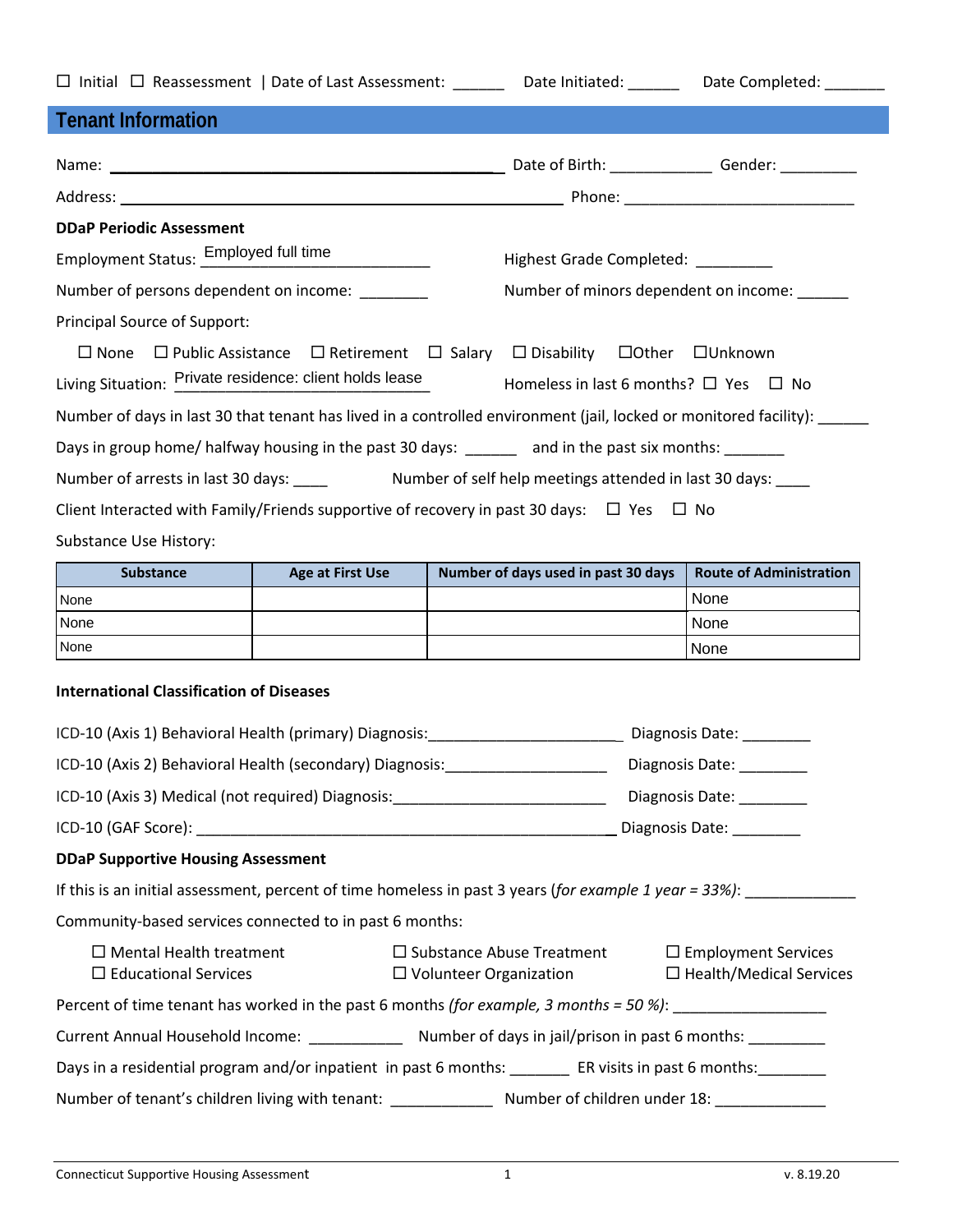Name: \_\_\_\_\_\_\_\_\_\_\_\_\_\_\_\_\_\_\_\_\_\_\_\_\_\_\_\_\_\_\_\_\_\_\_ Date of Birth: \_\_\_\_\_\_\_\_\_\_\_

| <b>HMIS Domestic Violence History</b>                                                           |  |                                                                                           |  |  |  |
|-------------------------------------------------------------------------------------------------|--|-------------------------------------------------------------------------------------------|--|--|--|
| History of Domestic Violence? $\Box$ Yes $\Box$ No If "Yes", how long ago did experience occur? |  |                                                                                           |  |  |  |
|                                                                                                 |  | Within the past 3 months 3 to 6 months ago 6 to 12 months ago $\Box$ More than a year ago |  |  |  |

### **Members in household other than tenant** *(if applicable)\**

| <b>Name</b> | Age | Gender | Relationship | <b>Name/address of school</b><br>or readiness program or<br>day care | <b>Service Needs</b> |
|-------------|-----|--------|--------------|----------------------------------------------------------------------|----------------------|
|             |     |        |              |                                                                      |                      |
|             |     |        |              |                                                                      |                      |
|             |     |        |              |                                                                      |                      |
|             |     |        |              |                                                                      |                      |

\*Additional family members can be identified on page 8 in "additional information"

**Nearest relative or friend not living with tenant and others to contact for emergencies or to reach** 

| <b>Name</b> | <b>Address</b> | Phone | Relationship |
|-------------|----------------|-------|--------------|
|             |                |       |              |
|             |                |       |              |

#### **Current Medications**

| <b>Medication</b> | <b>Prescribed For</b> | <b>Dose/Frequency</b> | Prescriber |
|-------------------|-----------------------|-----------------------|------------|
|                   |                       |                       |            |
|                   |                       |                       |            |
|                   |                       |                       |            |
|                   |                       |                       |            |
|                   |                       |                       |            |
|                   |                       |                       |            |

## **Housing History and Information**

History of housing/homelessness in the past 5 years (if first assessment):

Current landlord: \_\_\_\_\_\_\_\_\_\_\_\_\_\_\_\_\_\_\_\_\_\_\_\_\_\_\_\_\_\_\_\_\_\_\_\_\_\_\_\_\_\_\_\_\_\_\_\_\_\_\_ Phone:\_\_\_\_\_\_\_\_\_\_\_\_\_\_\_\_\_\_\_\_\_\_\_\_

Length of time currently housed: \_\_\_\_\_\_\_\_\_\_\_\_\_\_\_\_\_ Number of times rent paid late for past 12 months: \_\_\_\_\_

Total length of time lease(s) have been continuously maintained: \_\_\_\_\_\_\_\_\_\_\_\_\_\_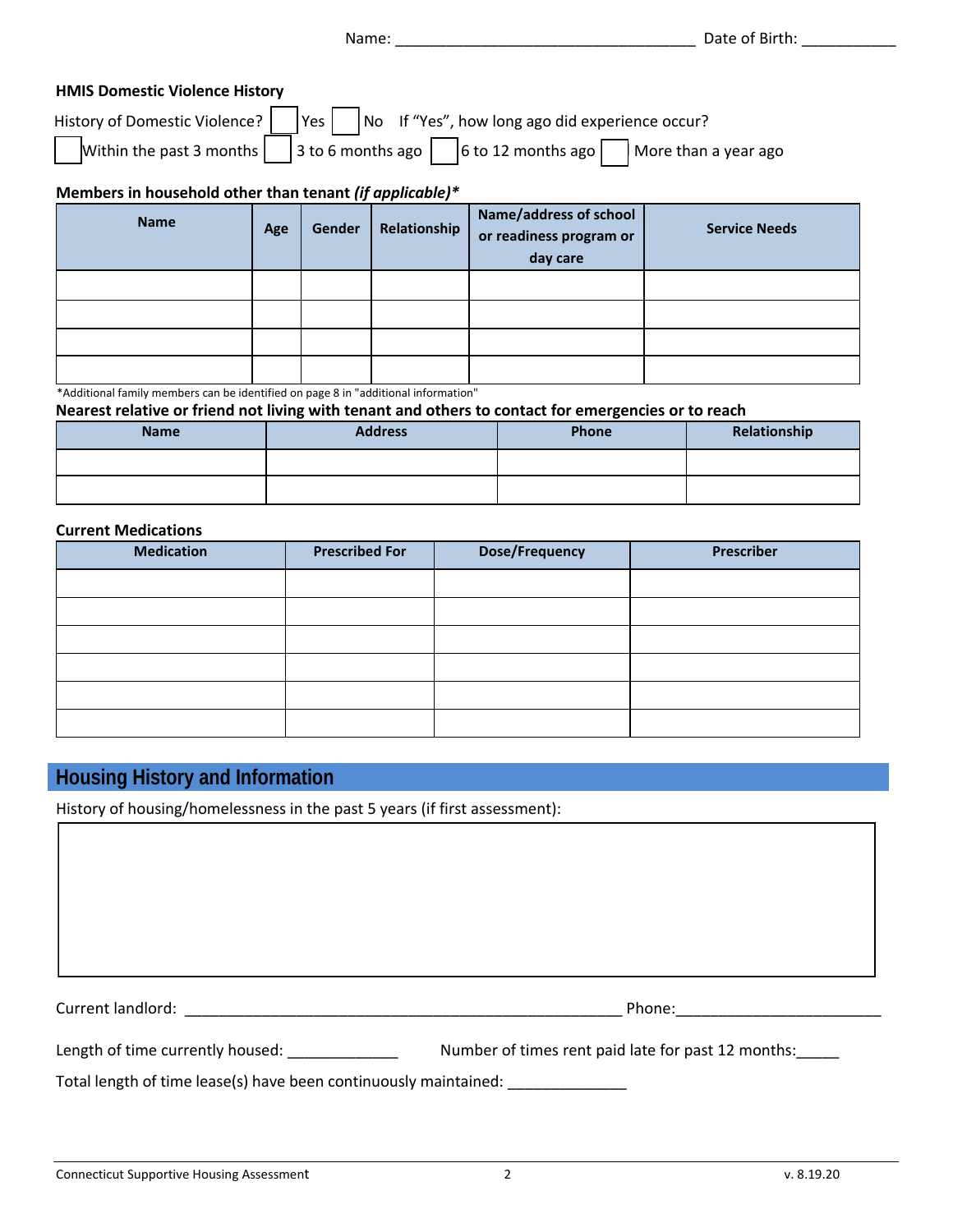Issues with landlord and/or neighbors *(for example complaints, damage)* for past 12 months:

Circumstances that impact ability to maintain housing:

# **Daily Living Skills Challenges**

| $\Box$ Paying rent/utilities         | $\Box$ Lease compliance                    | $\Box$ Housekeeping                |
|--------------------------------------|--------------------------------------------|------------------------------------|
| $\Box$ Money management              | $\Box$ Driving/using public transportation | $\Box$ Arranging apartment repairs |
| $\Box$ Use of mental health services | $\Box$ Securing/Maintaining Benefits       | $\Box$ Meal preparation            |
| $\Box$ Use of health services        | $\Box$ Socialization                       | $\Box$ Hygiene                     |
| $\Box$ Shopping for food/necessities | $\Box$ Taking medication as prescribed     | $\Box$ Filling prescriptions       |
| $\Box$ Other (specify):              |                                            |                                    |
|                                      |                                            |                                    |

Other (specify):\_\_\_\_\_\_\_\_\_\_\_\_\_\_\_\_\_\_\_\_\_\_\_\_\_\_\_\_\_\_\_\_\_\_\_\_\_\_\_\_\_\_\_\_\_\_\_\_\_\_\_\_\_\_\_\_\_\_\_\_\_\_\_\_\_\_\_\_\_\_

# **Employment and Education**

| Worked in the past 6 months: Yes $\square$ No $\square$ |
|---------------------------------------------------------|
|---------------------------------------------------------|

Currently Employed: Yes  $\Box$  No  $\Box$ 

Note employer, type of job, length of employment and hours worked per week:

Currently enrolled in an education program: Yes No If yes, note program: \_\_\_\_\_\_\_\_\_\_\_\_\_\_\_\_\_\_\_\_\_\_\_\_\_\_\_\_\_

Employment and/or education goals: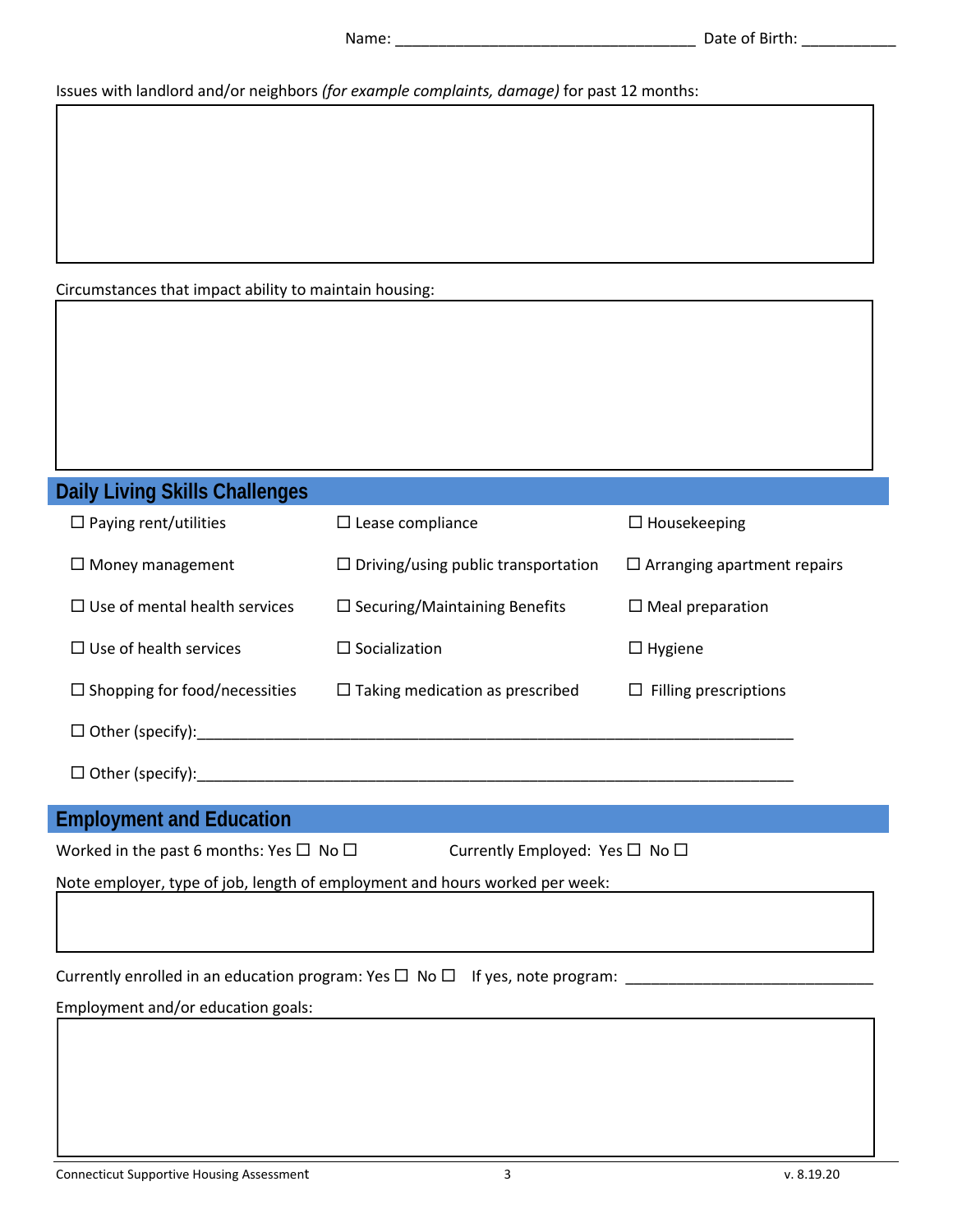# **Medical and Health**

| <b>Provider</b>     | <b>Name</b> | Phone | Last<br>Appointment | <b>Next</b><br>Appointment |
|---------------------|-------------|-------|---------------------|----------------------------|
| <b>Primary Care</b> |             |       |                     |                            |
| Dental              |             |       |                     |                            |
| Specialist:         |             |       |                     |                            |
| Specialist:         |             |       |                     |                            |

Medical insurance:

Current health challenges, medical problems and known allergies:

Medical treatment history including hospitalizations *(indicate past or current)*:

# **Behavioral Health, Substance Use and Trauma**

| Provider     | <b>Name</b> | Phone | Last<br>Appointment | <b>Next</b><br>Appointment |
|--------------|-------------|-------|---------------------|----------------------------|
| Clinician    |             |       |                     |                            |
| Case Manager |             |       |                     |                            |
| Other:       |             |       |                     |                            |

Other: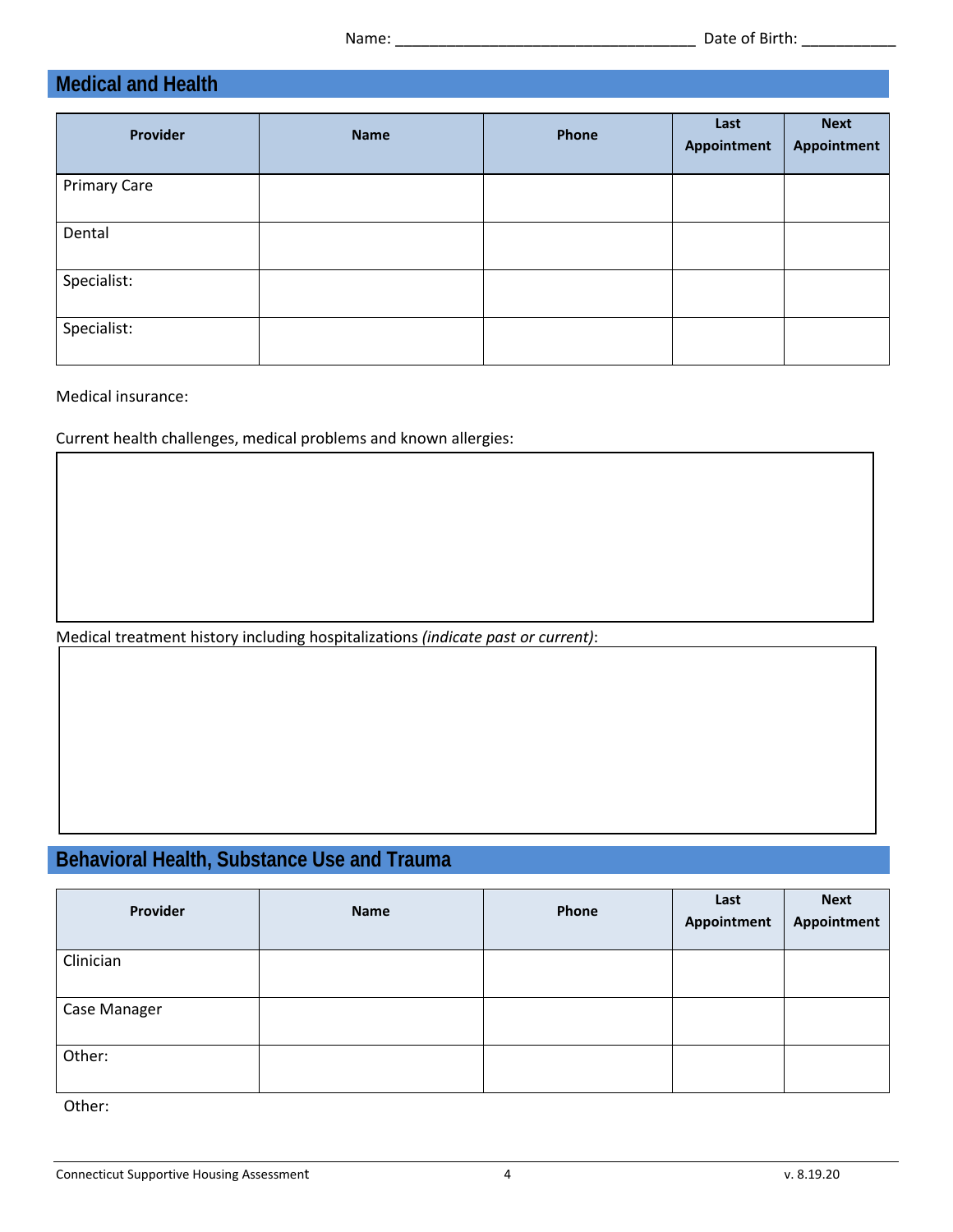Behavioral health/substance use diagnosis (es) *(indicate past or current)*:

Behavioral health treatment history including inpatient *(indicate past or current)*:

Trauma history:

*Introduction – we're going to talk about things that you may have seen or experienced at different points in your life. You don't have to answer any questions or tell me anything you don't want to, and we can stop this part of the assessment at any time you would like. We can also talk about any concerns you may have in this area.* 

Substance use treatment history including inpatient and detox *(indicate past or current)*:

Currently using substances? Yes  $\vert$  No  $\vert$  If yes, current harm reduction goals: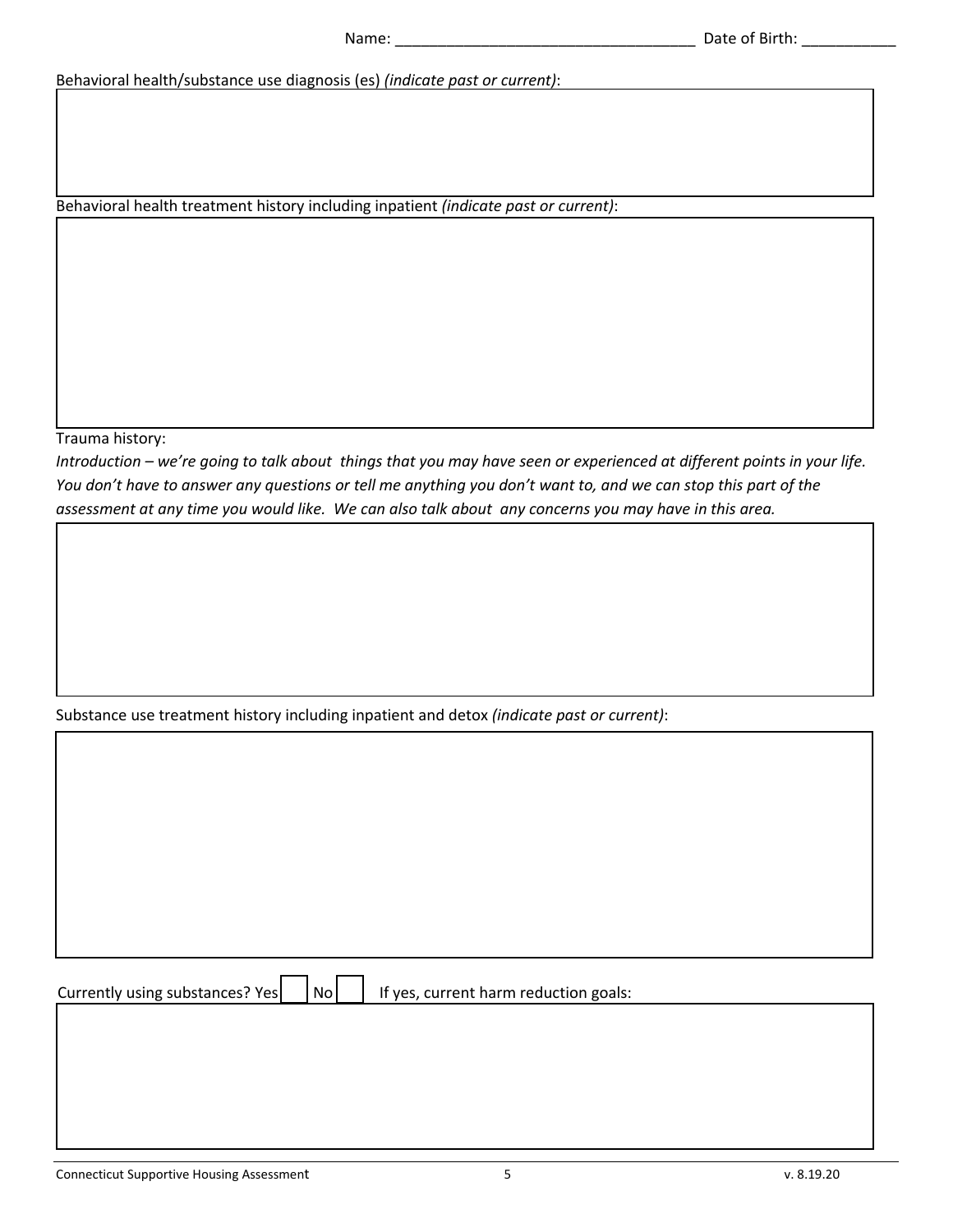# **Financial Resources and Obligations**

#### **Income Sources**

| <b>Recipient Name</b> | Source/Type | \$ Per Month | <b>Effective</b><br>Date | Change?<br>Yes/No |
|-----------------------|-------------|--------------|--------------------------|-------------------|
|                       |             |              |                          |                   |
|                       |             |              |                          |                   |
|                       |             |              |                          |                   |
|                       |             |              |                          |                   |
|                       |             |              |                          |                   |
|                       |             |              |                          |                   |

## **Outstanding Debts/Obligations (outstanding utility bills, child support, medical bills, etc.)**

| <b>Type</b> | <b>Creditor</b> | <b>Total Amount</b> |
|-------------|-----------------|---------------------|
|             |                 |                     |
|             |                 |                     |
|             |                 |                     |

## **Conservator/Representative Payee** *(if applicable)*

| <b>Type</b>                   | <b>Name</b> | <b>Address</b> | <b>Phone</b> |
|-------------------------------|-------------|----------------|--------------|
| <b>Conservator of Person</b>  |             |                |              |
| <b>Conservator of Finance</b> |             |                |              |
| <b>Representative Payee</b>   |             |                |              |

# **Legal Involvement**

| Provider                 | <b>Name</b> | Phone |
|--------------------------|-------------|-------|
| Attorney                 |             |       |
| <b>Probation Officer</b> |             |       |
| DCF Worker               |             |       |
| Other:                   |             |       |

History of legal involvement: Include arrests, convictions, incarcerations, pending court dates, involvement with child welfare, attorney and current status: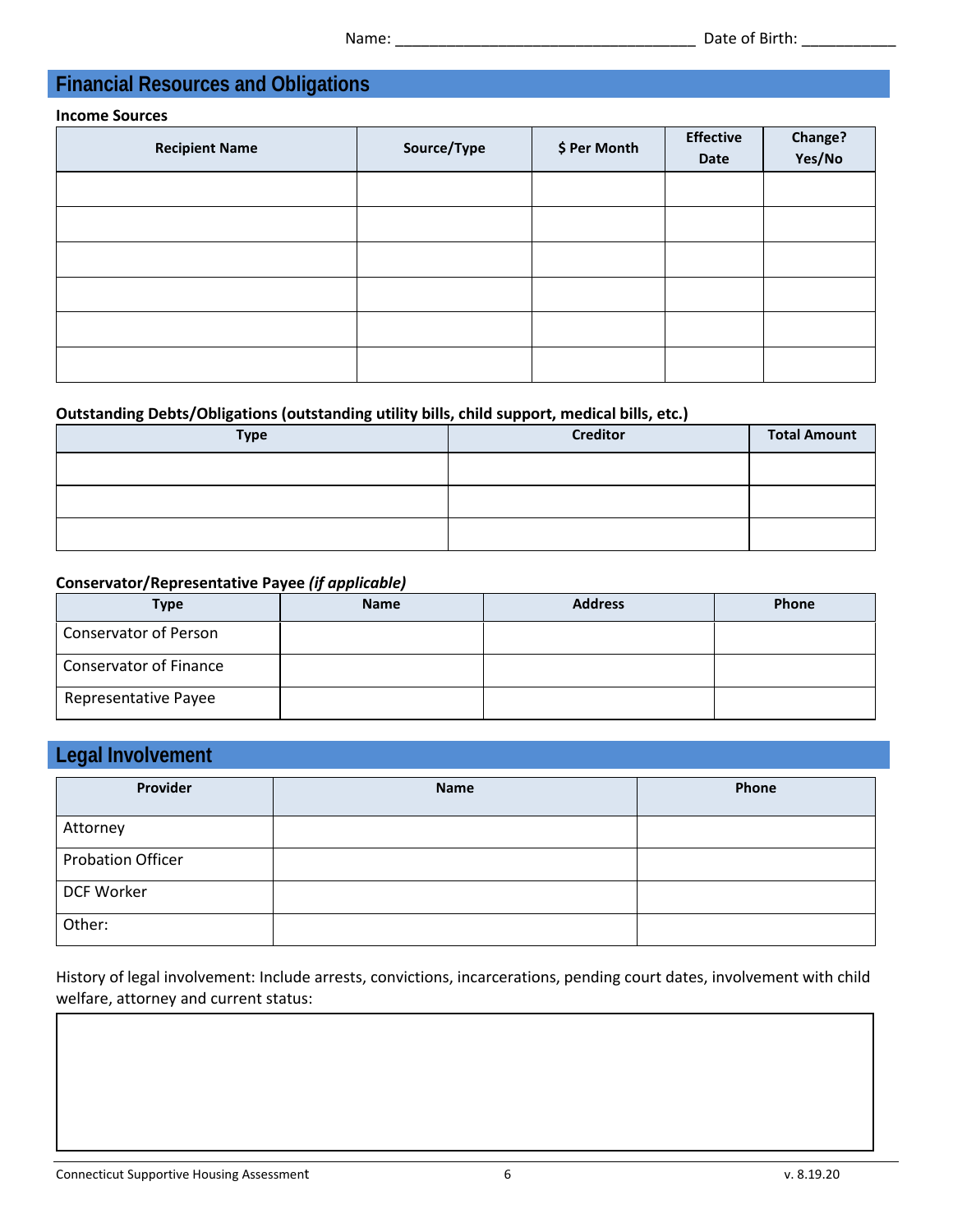## **Services**

Services individual would like to participate in/access:

## **Natural Supports**

List supportive persons/groups:

Involvement with community-based activities:

List person(s) tenant would like to involve in developing service plans goals and the provision of services:

| Name: | Phone number: |  |
|-------|---------------|--|
| Name: | Phone number: |  |

## **Interests and Hobbies**

Interests, hobbies:

# **Strengths and Barriers to Accessing Resources and/or Services**

Strengths (including skills, support and motivation) & Barriers (including physical, motivation, language difficulties, etc):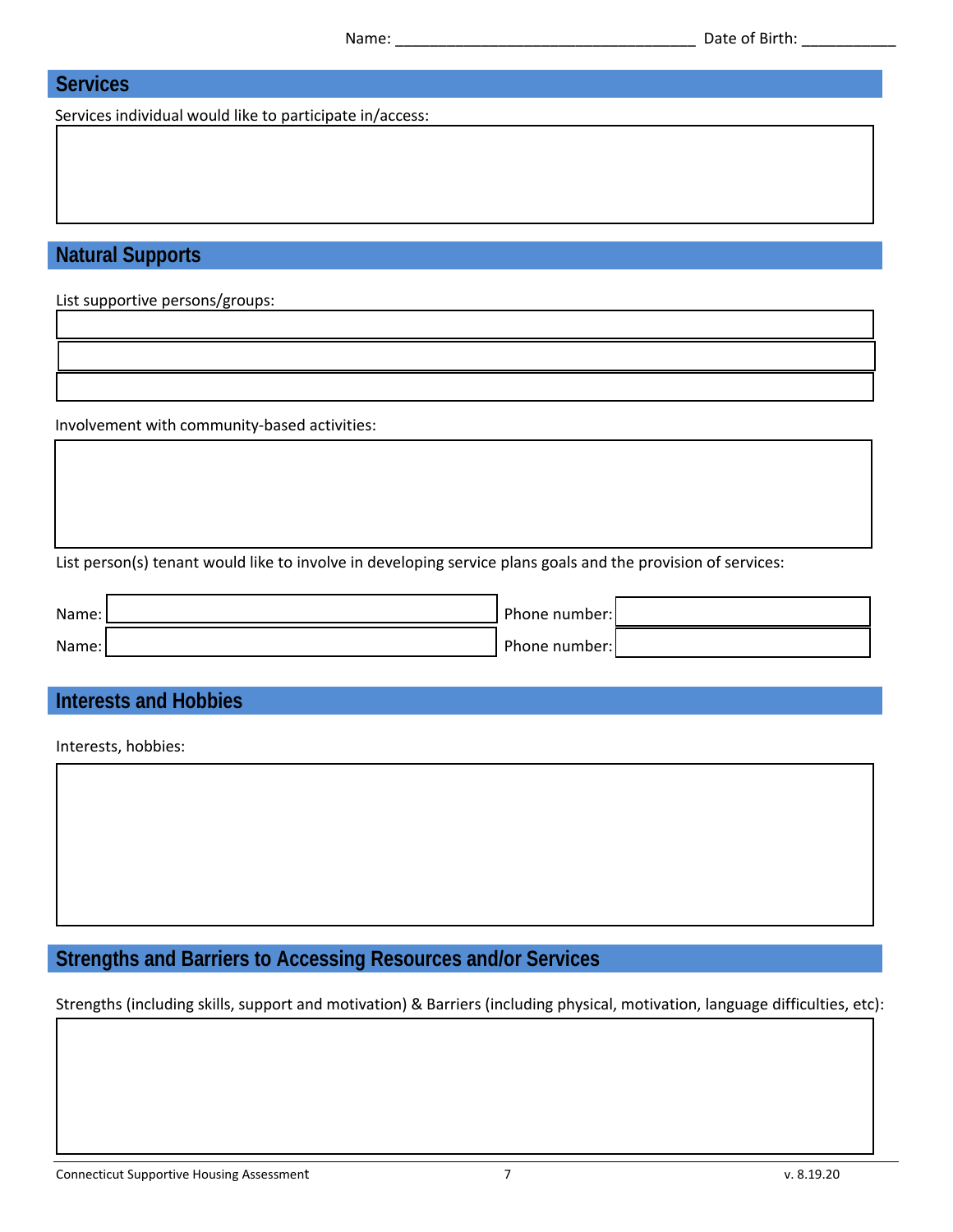# **Additional Information**

# **Summary Notes**

Connecticut Supportive Housing Assessment 8 8 v. 8.19.20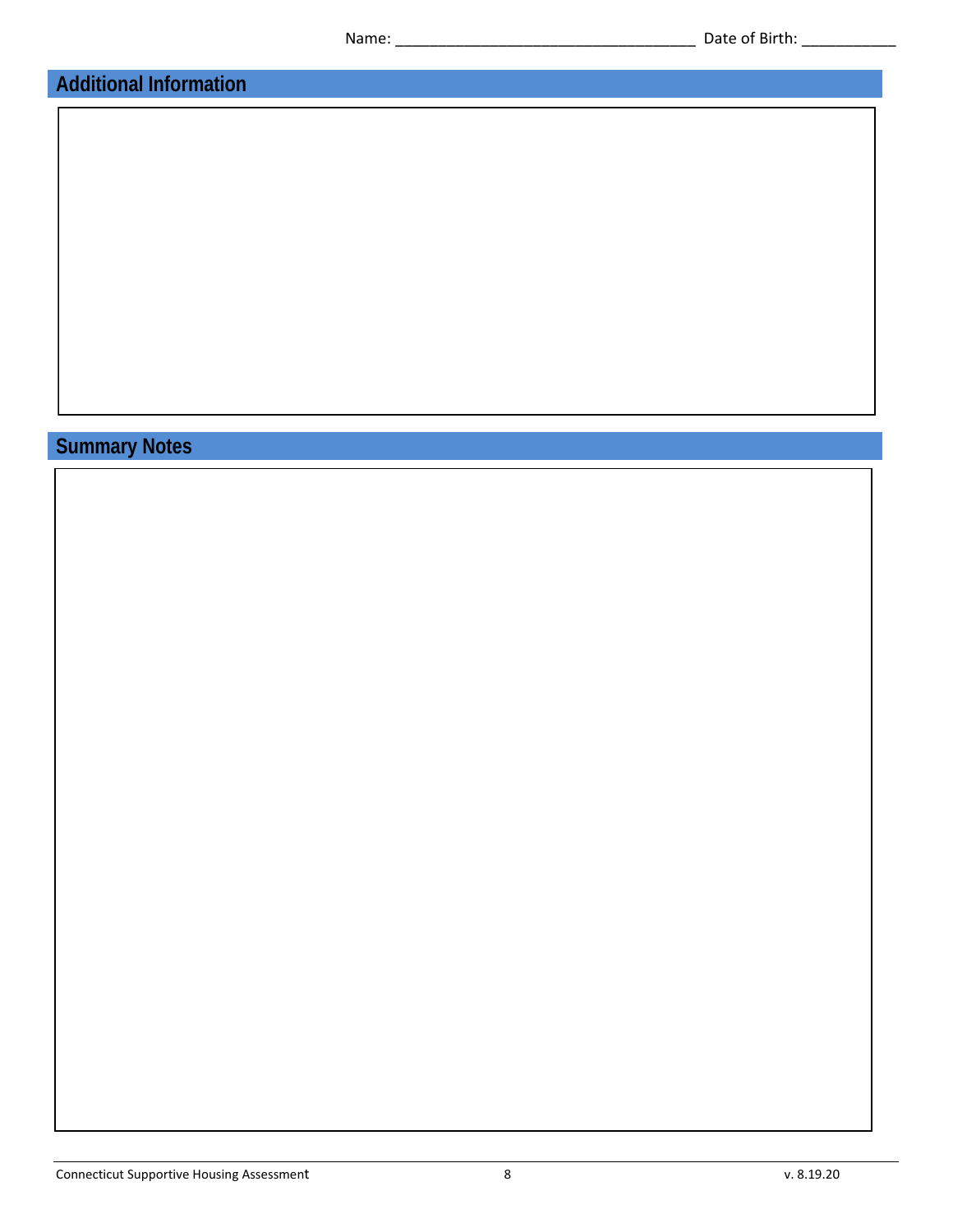# **Acuity Index**

| <b>Housing</b>                                   | <b>Levels</b>                                                                                                                                            |                                                                                                                                                       |                                                                                                                                                       |                                                                                                                                                      |                    | <b>Tenant Level</b> |               | <b>Service Plan Goal</b><br>for Level 0 or 1 |  |
|--------------------------------------------------|----------------------------------------------------------------------------------------------------------------------------------------------------------|-------------------------------------------------------------------------------------------------------------------------------------------------------|-------------------------------------------------------------------------------------------------------------------------------------------------------|------------------------------------------------------------------------------------------------------------------------------------------------------|--------------------|---------------------|---------------|----------------------------------------------|--|
|                                                  | $\bf{0}$                                                                                                                                                 |                                                                                                                                                       | $\overline{2}$                                                                                                                                        | 3                                                                                                                                                    | <b>New</b><br>Last |                     | <b>Active</b> | <b>Deferred</b>                              |  |
| <b>Rent Payment</b>                              | Rep Payee/Tenant has not<br>paid rent for last 6 months<br>or has only paid on-time 1-3<br>times in last 12 months                                       | Rep Payee/Tenant has paid<br>rent on-time 4-6 times in<br>last 12 months                                                                              | Rep Payee/Tenant has paid<br>rent on-time 7-9 times in<br>last 12 months                                                                              | Rep Payee/Tenant has paid<br>rent on-time every month<br>for the last 12 months                                                                      |                    |                     |               |                                              |  |
| <b>Utility Bill Payment</b>                      | Tenant has paid utility bills<br>on-time for 1-3 months in<br>last 12 months                                                                             | Tenant has paid utility bills<br>on-time for 4-6 months in<br>last 12 months                                                                          | Tenant has paid utility bills<br>on-time for 7-9 months in<br>the last 12 months                                                                      | Tenant has paid utility bills<br>on-time for 10-12 months in<br>last 12 months OR utilities<br>are included in rent.                                 |                    |                     |               |                                              |  |
| <b>Rent Arrears</b>                              | Tenant has outstanding rent<br>arrears and is not willing to<br>set up payment plan                                                                      | Tenant has more than 6<br>months of rent arrears and<br>has set up a payment plan                                                                     | Tenant has less than 3<br>months of rent arrears and<br>is current on payment plan                                                                    | Tenant has no rent arrears                                                                                                                           |                    |                     |               |                                              |  |
| <b>Utility Arrears</b>                           | Tenant has outstanding<br>utility arrears and is not<br>willing to set up payment<br>plan                                                                | Tenant has less than \$1000<br>in utility arrears and has set<br>up a payment plan                                                                    | Tenant has less than \$500<br>in utility arrears and is<br>current on payment plan                                                                    | Tenant has no utility arrears                                                                                                                        |                    |                     |               |                                              |  |
| Safe Living<br>Environment                       | Tenant had over 5 contacts<br>with police and/or landlord<br>regarding disruptive<br>activities or unsafe<br>conditions in the unit in last<br>12 months | Tenant had 3-5 contacts<br>with police and/or landlord<br>regarding disruptive<br>activities or unsafe<br>conditions in the unit in last<br>12 months | Tenant had 1-2 contacts<br>with police and/or landlord<br>regarding disruptive<br>activities or unsafe<br>conditions in the unit in last<br>12 months | Tenant had no contacts with<br>police and/or landlord<br>regarding disruptive<br>activities or unsafe<br>conditions in the unit in last<br>12 months |                    |                     |               |                                              |  |
| Lease (include all<br>leases if tenant<br>moved) | Tenant has been in<br>supportive housing less<br>than 12 months OR has<br>held a lease less than 12<br>months                                            | Tenant has been in a<br>supportive housing program<br>and has held lease for 12-<br>23 consecutive months                                             | Tenant has been in a<br>supportive housing program<br>and has held lease for 24-<br>36 consecutive months                                             | Tenant has been in a<br>supportive housing program<br>and has held lease for over<br>36 consecutive months                                           |                    |                     |               |                                              |  |
| Common                                           |                                                                                                                                                          |                                                                                                                                                       |                                                                                                                                                       | Housing Subtotal O                                                                                                                                   |                    |                     |               |                                              |  |

**Comments:** 

Connecticut Supportive Housing Assessment 9 v. 8.19.20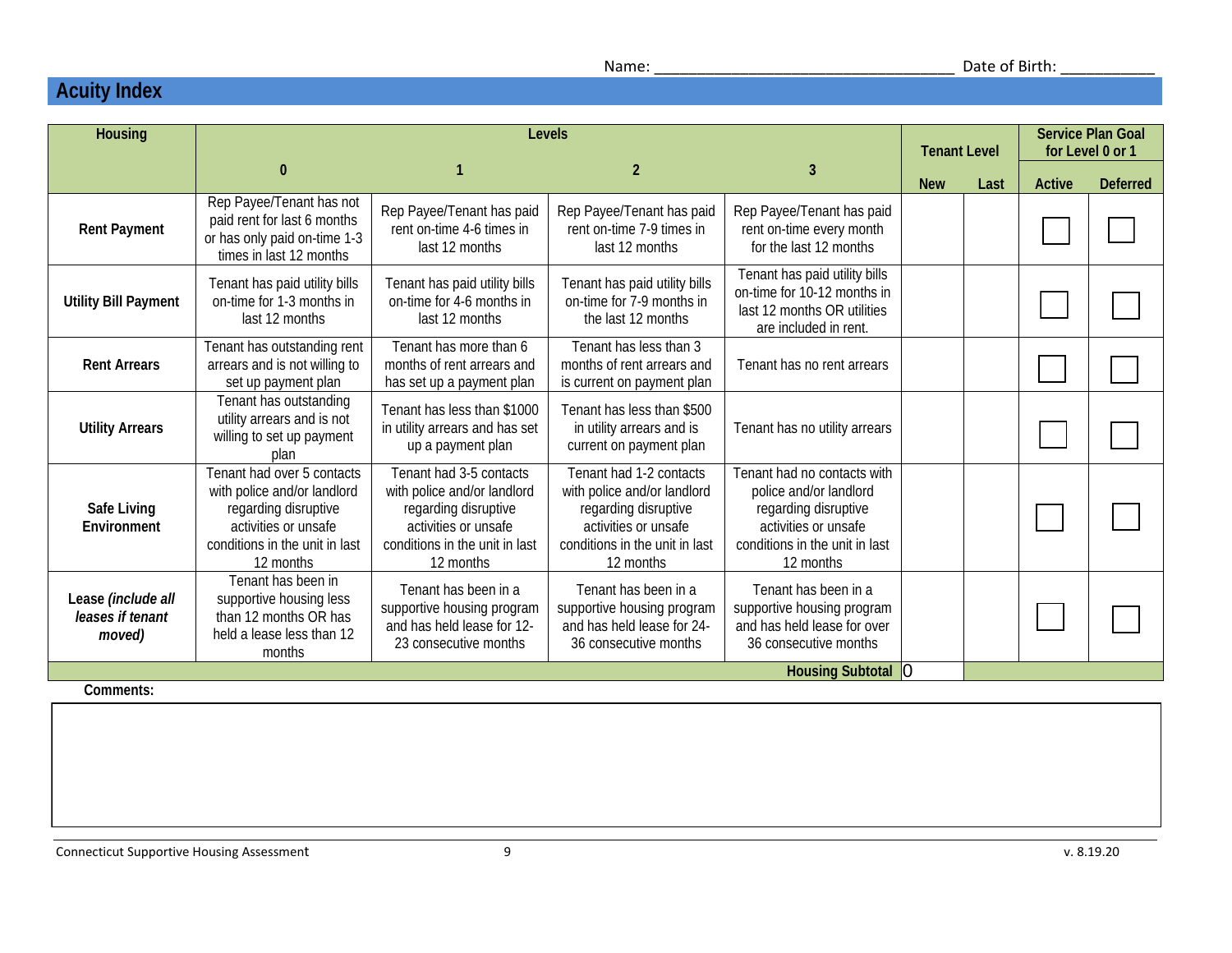| Name:                                         |                                                                                                                                                          |                                                                                                                                                                                           |                                                                                                                                                                                       |                                                                                                                                                                                             | Date of Birth:      |      |                          |                  |
|-----------------------------------------------|----------------------------------------------------------------------------------------------------------------------------------------------------------|-------------------------------------------------------------------------------------------------------------------------------------------------------------------------------------------|---------------------------------------------------------------------------------------------------------------------------------------------------------------------------------------|---------------------------------------------------------------------------------------------------------------------------------------------------------------------------------------------|---------------------|------|--------------------------|------------------|
| <b>Income and Benefits</b>                    | <b>Levels</b>                                                                                                                                            |                                                                                                                                                                                           |                                                                                                                                                                                       |                                                                                                                                                                                             |                     |      | <b>Service Plan Goal</b> |                  |
|                                               |                                                                                                                                                          |                                                                                                                                                                                           |                                                                                                                                                                                       |                                                                                                                                                                                             | <b>Tenant Level</b> |      |                          | for Level 0 or 1 |
|                                               | $\bf{0}$                                                                                                                                                 | $\mathbf{1}$                                                                                                                                                                              | $\overline{2}$                                                                                                                                                                        | $\overline{3}$                                                                                                                                                                              | <b>New</b>          | Last | <b>Active</b>            | <b>Deferred</b>  |
| Stable/Consistent<br>Source of Cash<br>Income | Tenant has no<br>stable/consistent source of<br>cash income                                                                                              | Tenant has cash income<br>but it is not<br>stable/consistent                                                                                                                              | Tenant has had<br>stable/consistent cash<br>income for the last $1 - 6$<br>months                                                                                                     | Tenant has had<br>stable/consistent cash<br>income for the last 7 or<br>more months                                                                                                         |                     |      |                          |                  |
| <b>Benefits</b>                               | Tenant has no benefits and<br>has not yet applied for<br>benefits                                                                                        | Tenant has applied for<br>benefits but has not yet<br>received them                                                                                                                       | Tenant has received all<br>benefits entitled to for the<br>last 1-6 months                                                                                                            | Tenant has received all<br>benefits entitled to for the<br>last 7 or more months OR is<br>not eligible for benefits                                                                         |                     |      |                          |                  |
| Employment                                    | Tenant is not employed, is<br>able to work but not seeking<br>employment OR tenant is<br>not able to work and has<br>not received disability<br>benefits | Tenant is not employed, is<br>able to work and is seeking<br>employment/participating in<br>employment services                                                                           | Tenant is able to work and<br>has been employed for less<br>than 6 months                                                                                                             | Tenant is able to work and<br>has been employed for<br>more than 6 months OR<br>tenant is not able to work<br>and receiving disability<br>benefits                                          |                     |      |                          |                  |
| Debt                                          | Tenant debt greater than 50<br>percent of income and<br>tenant is unable to meet<br>these obligations                                                    | Tenant debt is greater than<br>50 percent of income and<br>tenant is able to meet these<br>obligations                                                                                    | Tenant debt is less than 50<br>percent of income and<br>tenant is able to meet these<br>obligations                                                                                   | Tenant debt is between 0<br>and 10 percent of income<br>and tenant is able to meet<br>these obligations                                                                                     |                     |      |                          |                  |
| <b>Health</b>                                 |                                                                                                                                                          |                                                                                                                                                                                           |                                                                                                                                                                                       |                                                                                                                                                                                             |                     |      |                          |                  |
| <b>Mental Health Care</b><br><b>Use</b>       | Tenant has not had contact<br>with a mental health<br>provider in the past 12<br>months                                                                  | Tenant has contact with a<br>mental health provider and<br>has kept less than 50<br>percent of appointments in<br>the last 12 months                                                      | Tenant has contact with a<br>mental health provider and<br>has kept more than 50<br>percent of appointments in<br>the last 12 months                                                  | Tenant has contact with a<br>mental health provider and<br>has kept more than 90<br>percent of appointments in<br>the last 12 months OR<br>Tenant has no need for<br>mental health services |                     |      |                          |                  |
| Primary/Specialty<br><b>Health Care Use</b>   | Tenant has not had contact<br>with a primary and/or<br>specialty health care<br>provider in the past 12<br>months                                        | Tenant has contact with a<br>primary and/or specialty<br>health care provider and<br>follows preventive<br>screening and treatment<br>recommendations less than<br>50 percent of the time | Tenant has contact with a<br>primary and/or specialty<br>health care provider and<br>follows preventive<br>screening and treatment<br>recommendations 50 to 90<br>percent of the time | Tenant has contact with a<br>primary and/or specialty<br>health care provider and<br>follows preventive<br>screening and treatment<br>recommendations more<br>than 90 percent of the time   |                     |      |                          |                  |
| Medication<br>Adherence                       | Tenant self-reports never<br>taking prescribed<br>medications                                                                                            | Tenant self-reports rarely<br>taking prescribed<br>medications                                                                                                                            | Tenant self-reports<br>sporadically taking<br>prescribed medications                                                                                                                  | Tenant self-reports regularly<br>taking prescribed<br>medications OR has no<br>prescribed medications                                                                                       |                     |      |                          |                  |

Connecticut Supportive Housing Assessment 10 and 10 v. 8.19.20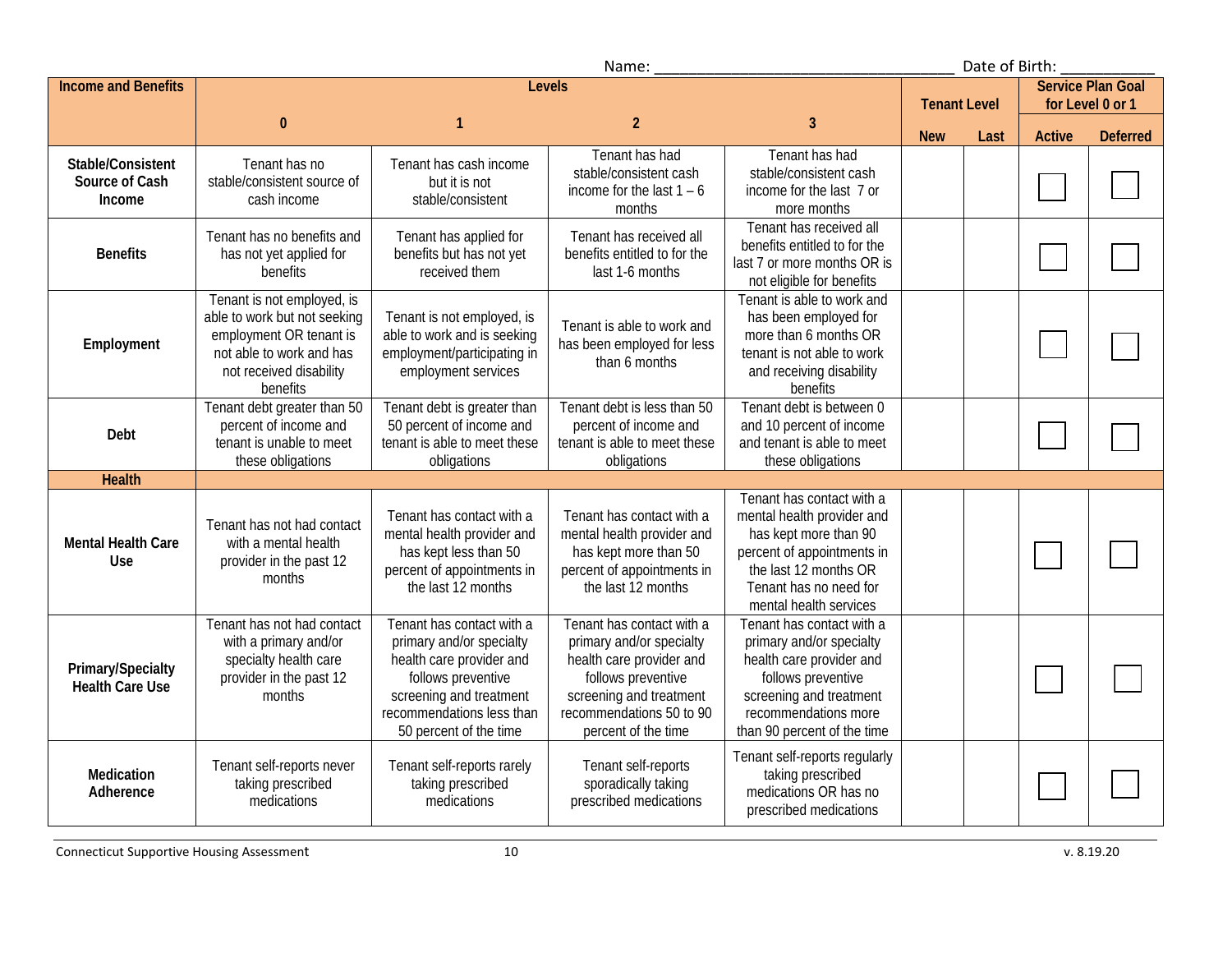| Name:                                                                                                 |                                                                                                               |                                                                                                                                              |                                                                                                                                    |                                                                                                                                                              | Date of Birth:      |      |               |                          |
|-------------------------------------------------------------------------------------------------------|---------------------------------------------------------------------------------------------------------------|----------------------------------------------------------------------------------------------------------------------------------------------|------------------------------------------------------------------------------------------------------------------------------------|--------------------------------------------------------------------------------------------------------------------------------------------------------------|---------------------|------|---------------|--------------------------|
| Health (continued)                                                                                    | <b>Levels</b>                                                                                                 |                                                                                                                                              |                                                                                                                                    |                                                                                                                                                              |                     |      |               | <b>Service Plan Goal</b> |
|                                                                                                       |                                                                                                               |                                                                                                                                              |                                                                                                                                    |                                                                                                                                                              | <b>Tenant Level</b> |      |               | for Level 0 or 1         |
|                                                                                                       | $\mathbf{0}$                                                                                                  |                                                                                                                                              | $\overline{2}$                                                                                                                     | 3                                                                                                                                                            | <b>New</b>          | Last | <b>Active</b> | <b>Deferred</b>          |
| <b>Harm Reduction</b><br>(such as substance<br>use, gambling, risky<br>sexual and other<br>behaviors) | Tenant does not see<br>behavior(s) as harmful                                                                 | Tenant acknowledges<br>behavior(s) may be harmful<br>and is contemplating<br>adoption of harm reduction<br>qoals                             | Tenant has set harm<br>reduction goals and has<br>taken some actions to<br>achieve them                                            | Tenant has adopted<br>behaviors to achieve harm<br>reduction goals OR does<br>not engage in harmful<br>behaviors                                             |                     |      |               |                          |
| <b>Supportive Services</b><br>and Resources                                                           |                                                                                                               |                                                                                                                                              |                                                                                                                                    |                                                                                                                                                              |                     |      |               |                          |
| <b>Connection to</b><br><b>Community Supports</b>                                                     | Tenant has no community<br>supports outside of<br>supportive housing program                                  | Tenant has limited<br>community supports and is<br>not interested in attaining<br>others                                                     | Tenant has adequate<br>community supports or has<br>limited supports but is<br>interested in attaining<br>others                   | Tenant seeks out<br>community supports and<br>has many connections<br>including specialized<br>services                                                      |                     |      |               |                          |
| <b>Crisis Intervention</b>                                                                            | Tenant has required over 5<br>crisis interventions in the<br>past 12 months                                   | Tenant required 3-5 crisis<br>interventions in the past 12<br>months and did not work<br>quickly with case manager<br>to identify needs/help | Tenant required 3-5 crisis<br>interventions in past 12<br>months and worked quickly<br>with case manager to<br>identify needs/help | Tenant required less than 3<br>crisis interventions in past<br>12 months and worked<br>quickly with case manager<br>to identify needs/help                   |                     |      |               |                          |
| <b>Life Skills</b>                                                                                    | Tenant is unable to<br>independently meet basic<br>needs such as hygiene,<br>food, activities of daily living | Tenant can independently<br>meet a few but not all basic<br>needs such as hygiene,<br>food, activities of daily living                       | Tenant can independently<br>meet most but not all basic<br>needs such as hygiene,<br>food, activities of daily living              | Tenant is able to<br>independently meet all<br>basic needs                                                                                                   |                     |      |               |                          |
| Legal                                                                                                 | Tenant has outstanding<br>warrants or has been<br>incarcerated for more than<br>90 days in the prior year     | Tenant has current charges<br>or trial pending, or is<br>noncompliant with criminal<br>justice supervision                                   | Tenant has been fully<br>compliant with criminal<br>justice supervision for less<br>than 12 months                                 | Tenant has been fully<br>compliant with criminal<br>justice supervision for more<br>than 12 months OR has no<br>criminal justice supervision<br>requirements |                     |      |               |                          |
| Mobility &<br>Transportation                                                                          | Tenant has no access to<br>public or private<br>transportation                                                | Transportation is available,<br>but is unreliable or<br>unaffordable                                                                         | Transportation is available<br>and reliable, but limited<br>and/or inconvenient                                                    | Transportation is generally<br>accessible to meet basic<br>travel needs                                                                                      |                     |      |               |                          |
|                                                                                                       |                                                                                                               |                                                                                                                                              | Income and Benefits; Health; and Supportive Services and Resources Subtotal   O                                                    |                                                                                                                                                              |                     |      |               |                          |

### **Comments:**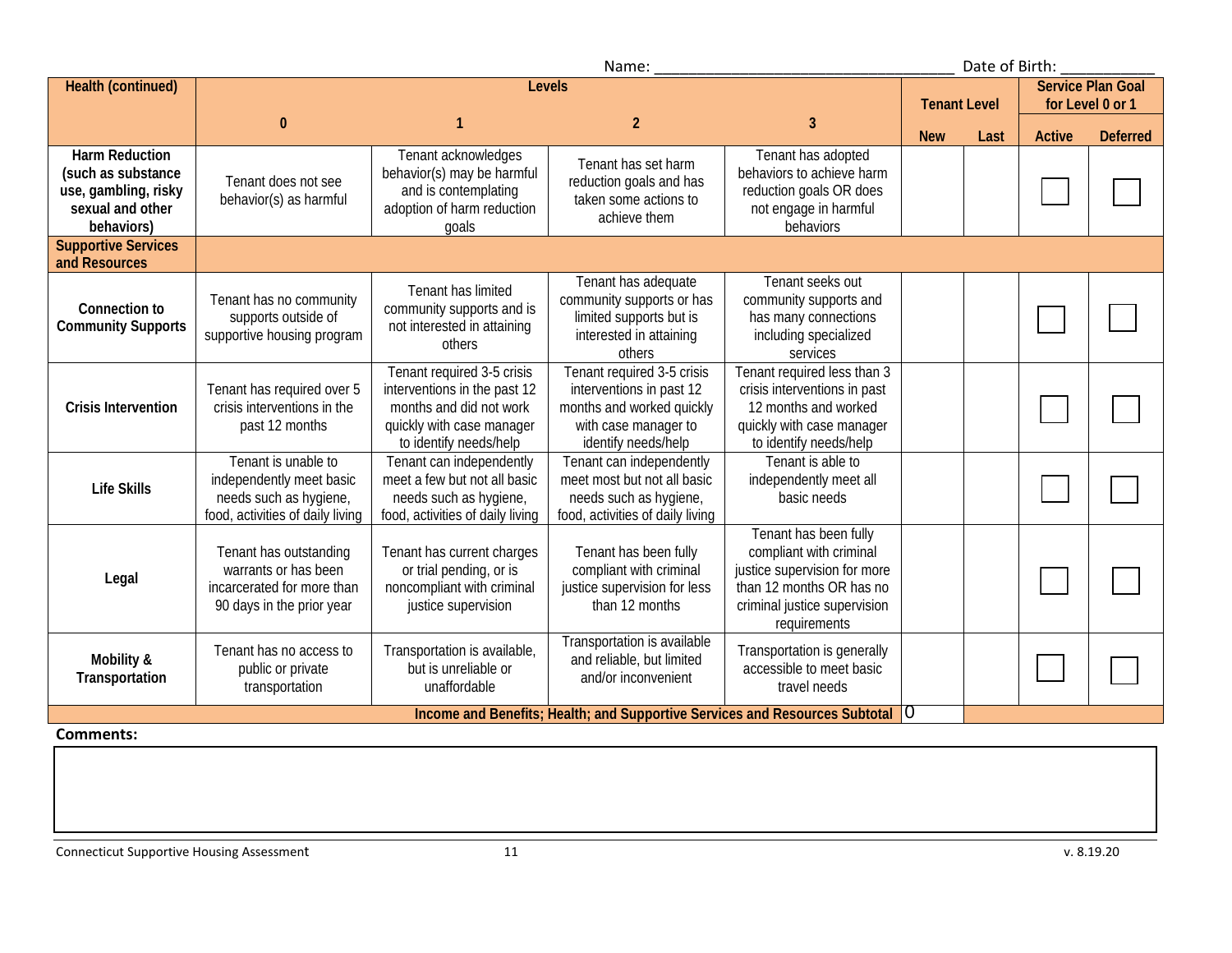# **Acuity Index Family Section**

| <b>Parenting and Child</b><br><b>Services</b> | Levels                                                                                |                                                                                                                                                                                                                         |                                                                                                                                                                                                              |                                                                                                                        |            |      | <b>Service Plan Goal</b><br>for Level 0 or 1 |                 |
|-----------------------------------------------|---------------------------------------------------------------------------------------|-------------------------------------------------------------------------------------------------------------------------------------------------------------------------------------------------------------------------|--------------------------------------------------------------------------------------------------------------------------------------------------------------------------------------------------------------|------------------------------------------------------------------------------------------------------------------------|------------|------|----------------------------------------------|-----------------|
|                                               |                                                                                       |                                                                                                                                                                                                                         |                                                                                                                                                                                                              | 3                                                                                                                      | <b>New</b> | Last | Active                                       | <b>Deferred</b> |
| Childcare                                     | Needs childcare, but none<br>is available/accessible<br>and/or child is not eligible. | Childcare is unreliable or<br>unaffordable, inadequate,<br>supervision is a problem for<br>childcare that is available                                                                                                  | Affordable subsidized<br>childcare is available, but<br>limited                                                                                                                                              | Reliable, affordable<br>childcare is available, no<br>need for subsidies                                               |            |      |                                              |                 |
| <b>Children's Education</b>                   | One or more school aged<br>children not enrolled in<br>school                         | One or more school-aged<br>children enrolled in school,<br>but not attending classes.<br>Parent is unaware and/or<br>has difficulty addressing<br>children issues without<br>significant case<br>management involvement | Enrolled in school, but one<br>or more children only<br>occasionally attending<br>classes. Parent is aware<br>and/or has difficulty<br>addressing children issues<br>without case management<br>involvement. | Enrolled in school and<br>attending classes most of<br>the time. Parent is aware<br>and addressing children<br>issues. |            |      |                                              |                 |
| Parenting                                     | There are safety concerns<br>regarding parenting skills                               | Parenting skills are minimal                                                                                                                                                                                            | Parenting skills are<br>apparent but not adequate                                                                                                                                                            | Parenting skills are<br>adequate                                                                                       |            |      |                                              |                 |
| <b>Child Welfare</b><br>Involvement           | High level of mandated<br>involvement with child<br>welfare system                    | Involvement with child<br>welfare system, no<br>resolution of matter/case                                                                                                                                               | Recent involvement with<br>child welfare but matter<br>resolved and closed                                                                                                                                   | No history of child welfare<br>involvement OR<br>involvement was more than<br>2 years ago                              |            |      |                                              |                 |
| <b>Children with Special</b><br><b>Needs</b>  | Children not connected with<br>services                                               | Children connected with<br>services but participation<br>minimal with prompting                                                                                                                                         | Children connected with<br>services with consistent<br>participation with prompting                                                                                                                          | Children with special needs<br>fully participate in services<br>OR children have no special<br>needs                   |            |      |                                              |                 |
|                                               | Parenting and Child Services<br>$\Omega$                                              |                                                                                                                                                                                                                         |                                                                                                                                                                                                              |                                                                                                                        |            |      |                                              |                 |

#### **Comments:**